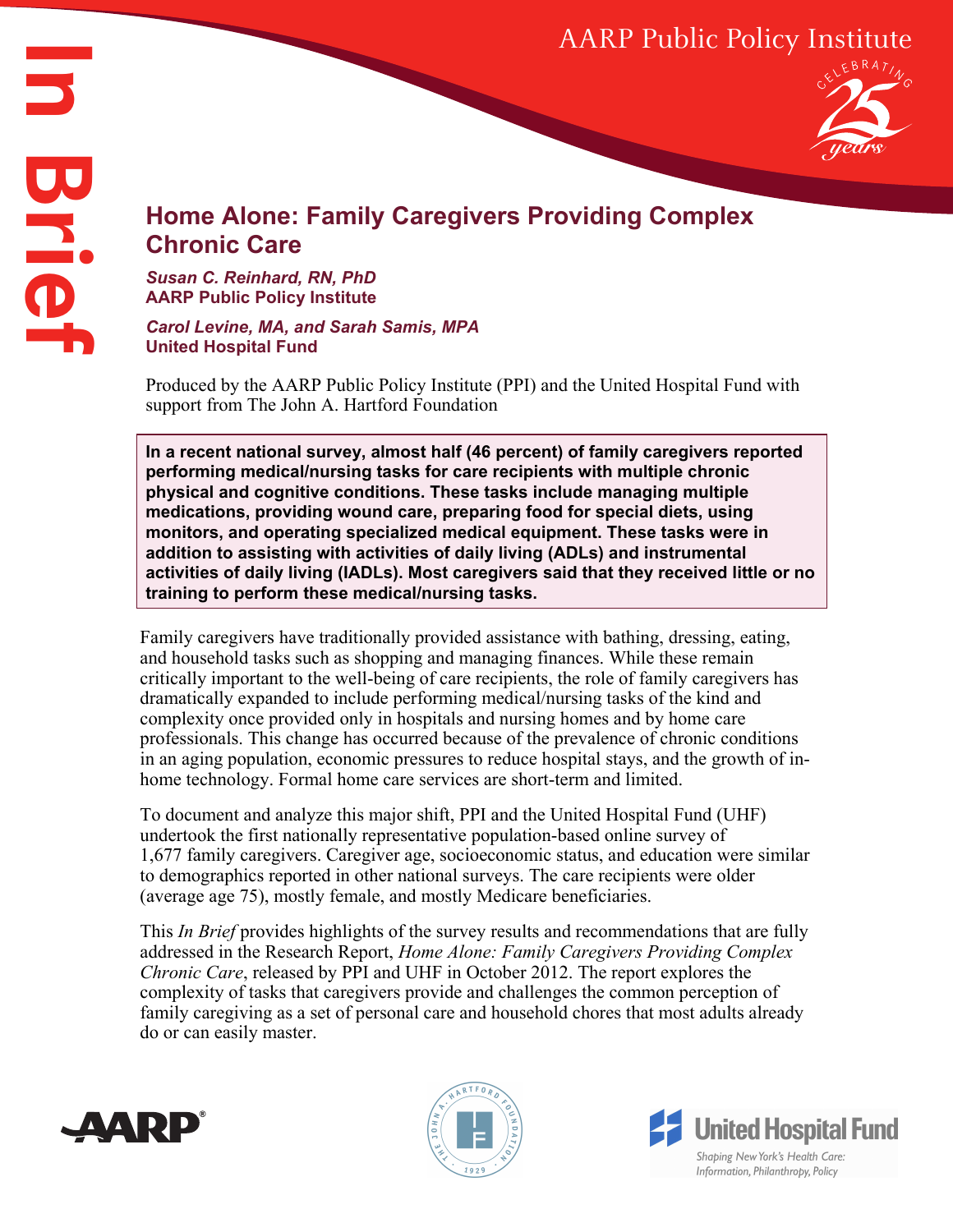# **KEY FINDINGS**

# **Family Caregivers Perform Complicated Medical/Nursing Tasks**

The most commonly performed medical/nursing tasks were medication management (78 percent), help with assistive mobility devices (43 percent), preparing food for special diets (41 percent), and wound care (35 percent).

Even though the number of family caregivers saying that they operate medical equipment, such as mechanical ventilators and tube feeding systems, was small (14 percent), 49 percent reported it as hard to do. These family caregivers are performing tasks in a home environment that would challenge even seasoned professionals.

#### **Caregivers Are Responsible for Complex Medication Management**

Many family caregivers managed many different kinds of medications. Three out of four (78 percent) family caregivers who performed medical/nursing tasks were managing medications, including administering intravenous fluids and injections.

Almost half were administering five to nine prescription medications a day. Medication management was reported to be difficult because it took so much time, it created anxieties about making a mistake, and some care recipients were uncooperative.

Most family caregivers learned how to manage at least some of the medications on their own. Despite frequent emergency department visits and overnight hospital stays, few family caregivers reported receiving assistance and training from health professionals.

### **Training Is Limited for Often Challenging Wound Care**

More than a third (35 percent) of family caregivers who provided medical/nursing tasks reported doing wound care such as ostomy care and postsurgical dressing changes. While fewer caregivers performed wound care tasks than medication management, a higher percentage of them (66 percent) identified it as difficult because of fear of making a mistake and discomfort with the level of bodily intrusiveness required.

Family caregivers who deemed wound care difficult received more training from health professionals than did caregivers doing medication management. About a third reported some training by a hospital nurse or physician, and a quarter received training from a home care nurse, but most did not get any training to perform these tasks. Four out of ten family caregivers performing wound care thought more training would help them.

#### **Family Caregivers Feel They Have No Choice**

More than half (57 percent) of family caregivers who reported that they felt pressured to take on medical/nursing tasks said they did not feel they had a choice. Of these, many (43 percent) felt they had a personal responsibility (there was no one else to do it, or insurance would not cover it). And some cited pressure from the care recipient (12 percent) or another family member.

#### **Most Care Recipients Do Not Receive Home Visits by Health Professionals**

Most care recipients (69 percent) did not have home visits by a health care professional. Of those who did have home visits, roughly seven in ten were visited by a nurse. Twentyseven percent of caregivers reported no additional help at home.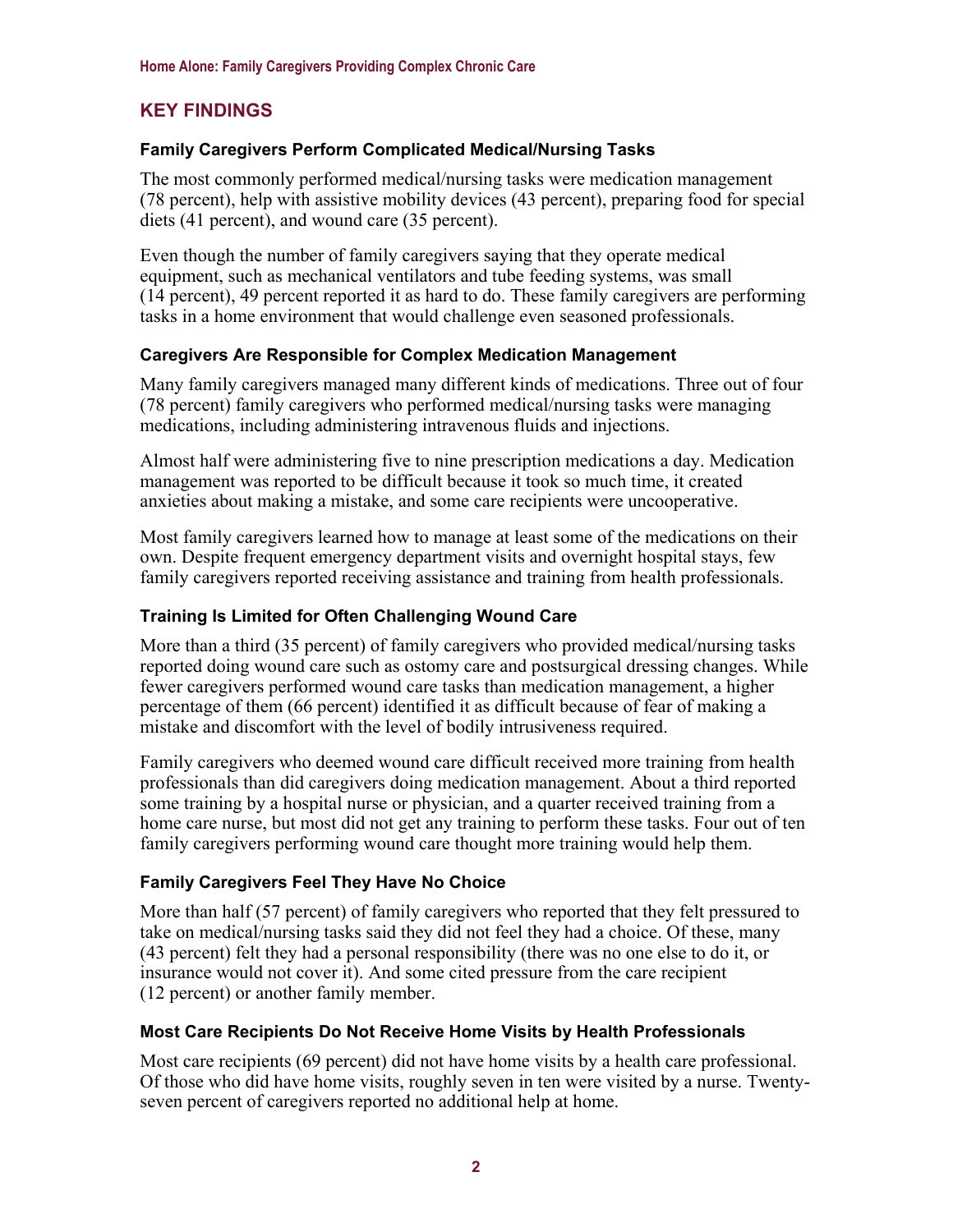# **Family Caregivers Often Serve as Primary Care Coordinators**

Family caregivers of chronically ill persons frequently served as care coordinators. More than half (53 percent) of family caregivers who performed medical/nursing tasks coordinated care—twice the rate of those who mainly provided ADL or IADL care.

Very few family caregivers (3 percent) reported working with a care manager from an insurance company or government program or hiring a private geriatric care manager.

#### **Performing Medical/Nursing Tasks May Prevent Nursing Home Placement**

Family caregivers who performed medical/nursing tasks were most likely to believe they were making an important contribution, primarily preventing nursing home placement (51 percent). The more medical/nursing tasks they performed, the more likely they were to report this positive effect.

# **Quality of Life Is Affected**

Family caregivers performing medical/nursing tasks were most likely to report feeling stressed and worried about making a mistake. They were also more likely to report talking to so many health care professionals and suppliers as a source of stress. More than half reported feeling down, depressed, or hopeless in the last two weeks, and more than a third reported fair or poor health. These negative impacts increased with the number of the care recipients' chronic conditions.

# **MAJOR RECOMMENDATIONS**

The report highlights an urgent need for both individual and collective action to help family caregivers better cope with handling medical/nursing tasks at home. If adopted, these recommendations should result in consistently improved home care and fewer hospitalizations.

The report notes that no single profession or health care provider is solely responsible for ensuring that family caregivers are trained and supported. This challenge requires the coordinated efforts of all sectors—hospitals, home care agencies, community agencies, nursing homes, hospices, and physician and other clinician practices—and a level of teamwork that challenges attitudes and behaviors firmly entrenched in the current system.

Based on the survey findings, the report recommends the following:

- Because health care professionals' and policymakers' understanding of family caregiving and eligibility of care recipients is typically based on measures of ADLs and IADLs, a consensus-building body should revisit these measures to acknowledge the types of tasks described in this report. The measures commonly used for a half-century no longer adequately capture what family caregivers do.<sup>[1](#page-3-0)</sup> The Institute of Medicine is particularly well suited to this kind of consensus-building effort.
- Individual health care professionals must fundamentally reassess and restructure the way they interact with family caregivers in daily practice. Every health care clinician and social service professional should feel personally responsible for ensuring that patients and families in their care understand how to perform the challenging tasks outlined in this report.
- Health care organizations should support individual professionals and provide resources to ensure that family caregivers' needs for training and support are met.